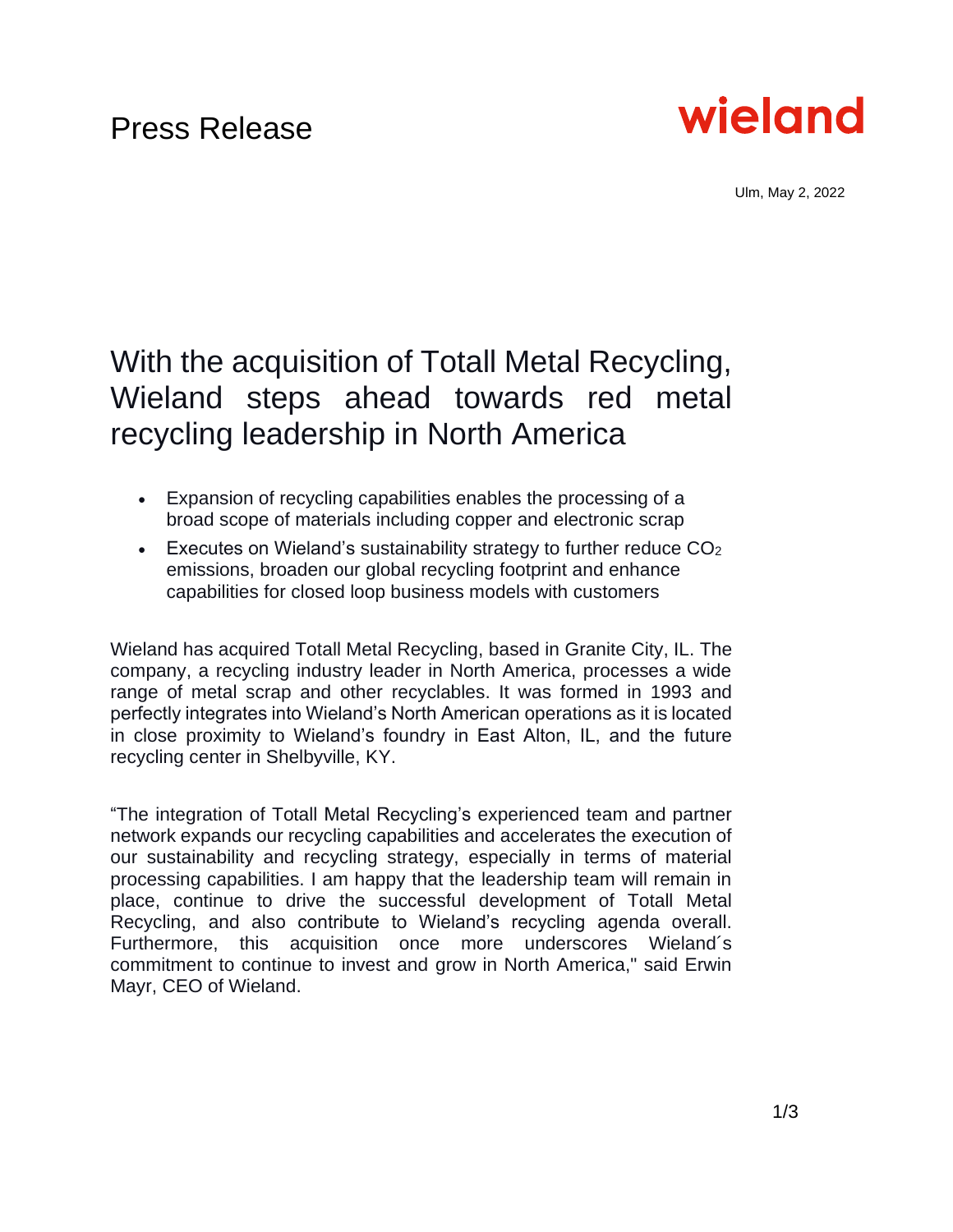## Press Release



Totall Metal Recycling serves industrial clients thoughout North America, offers a broad range of recycling related services, and currently processes approximately 100,000 tons of scrap per year, including copper scrap, electronic scrap, lead, tin, zinc, aluminium, nickel, cobalt, titanium, residues and other recyclables.

The business will complement the recently announced greenfield recycling facility in Shelbyville, KY, expected to start operations in 2023.

With this endeavor, Wieland takes another major step in responsible sourcing and recycling, underlining its commitment to sustainability and carbon neutrality, acknowledging the strong demand for high-recycled content metal from both customers and end consumers. In March 2021, Wieland committed to the Science Based Targets initiative (SBTi) and defined ambitious mid-term climate targets which will be realized until 2030. Net Zero will be achieved by latest 2045.

The Wieland – Totall Metal Recycling transaction closed on April 29, 2022.



#### **Picture material**